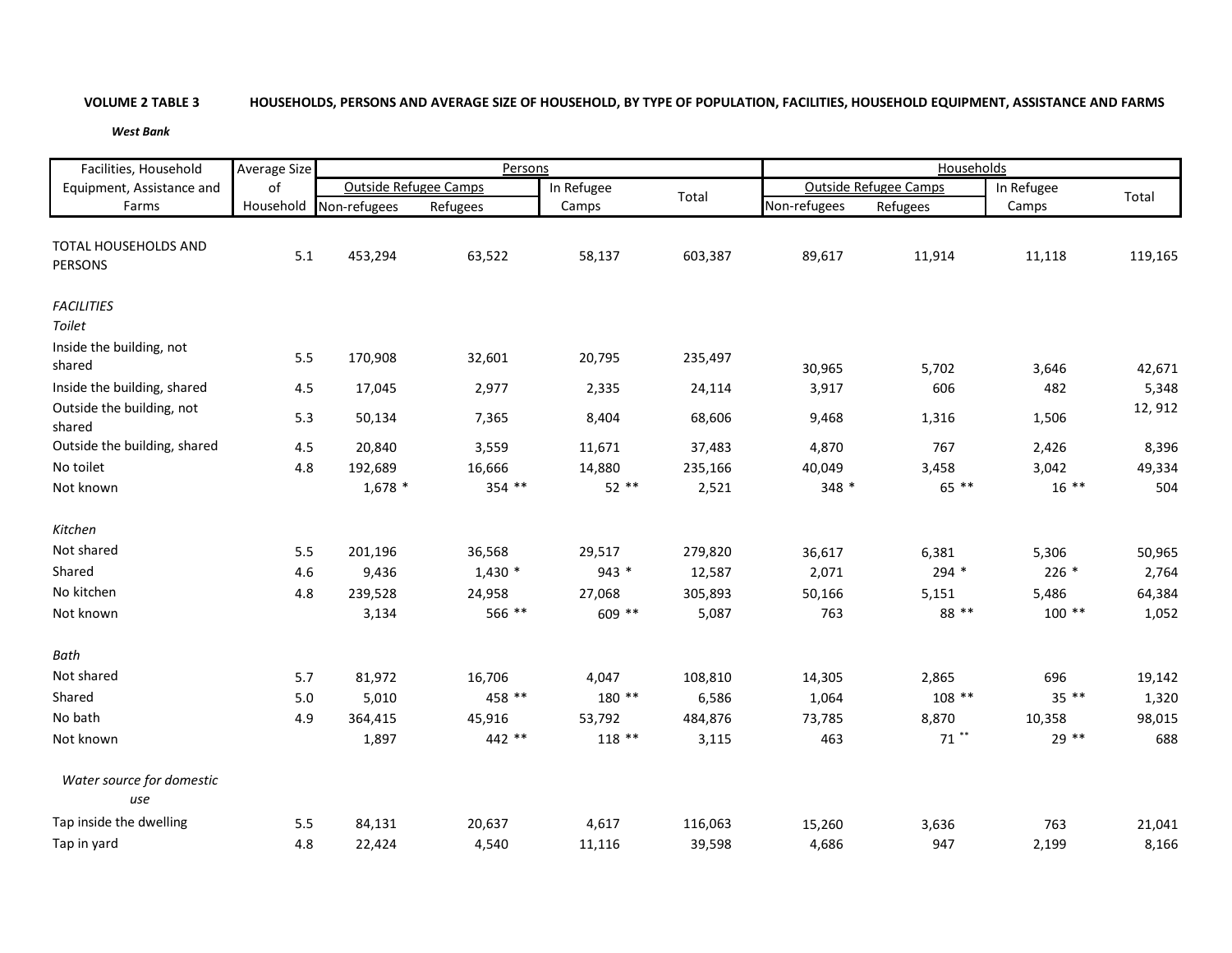| Private well                | 5.3     | 147,889   | 12,541    | 2,717    | 171,346 | 27,596 | 2,322   | 497    | 32,214  |
|-----------------------------|---------|-----------|-----------|----------|---------|--------|---------|--------|---------|
| Public well                 | 4.8     | 166,178   | 20,327    | 26,819   | 222,614 | 34,852 | 3,940   | 5,098  | 46,308  |
| Other                       | 4.7     | 31,187    | 5,205     | 12,428   | 50,956  | 6,835  | 982     | 2,480  | 10,784  |
| Not known                   |         | $1,485$ * | 272 **    | 440 **   | 2,810   | 388 *  | $87**$  | $81**$ | 652     |
| Electricity                 |         |           |           |          |         |        |         |        |         |
| Have                        | $5.5\,$ | 111,709   | 23,574    | 4,532    | 149,237 | 20,267 | 4,256   | 790    | 27,240  |
| Have not                    | 4.9     | 337,144   | 39,439    | 53,456   | 448,083 | 68,440 | 7,552   | 10,290 | 90,745  |
| Not known                   |         | 4,441     | 509 **    | 149 **   | 6,067   | 910    | $106**$ | 38 **  | 1,180   |
| HOUSEHOLD EQUIPEMENT        |         |           |           |          |         |        |         |        |         |
| Radio (or transistor radio) |         |           |           |          |         |        |         |        |         |
| Have                        | 5.7     | 287,690   | 45,550    | 39,064   | 389,649 | 50,806 | 7,750   | 6,623  | 68,623  |
| Have not                    | 4.2     | 163,641   | 17,541    | 18,863   | 210,438 | 38,363 | 4,071   | 4,436  | 49,868  |
| Not known                   |         | $1,963$ * | 431 **    | $210**$  | 3,300   | 448 *  | 93 **   | 59 **  | 674     |
| Television                  |         |           |           |          |         |        |         |        |         |
| Have                        | $6.0\,$ | 8,405     | 2,765     | 409 **   | 12,546  | 1,375  | 469     | 73 **  | 2,105   |
| Have not                    | $5.0$   | 442,863   | 60,111    | 57,414   | 587,058 | 87,759 | 11,343  | 10,986 | 116,344 |
| Not known                   |         | 2,026     | 646 **    | $314$ ** | 3,783   | 483    | $102**$ | 59 **  | 716     |
| Refrigerator                |         |           |           |          |         |        |         |        |         |
| Electric refrigerator       | 5.6     | 22,010    | 6,762     | 526 **   | 31,729  | 3,873  | 1,204   | 95 **  | 5,677   |
| Ice box                     | 4.8     | 3,825     | $211**$   | 390 **   | 4,498   | 790    | 65 **   | 66 **  | 940     |
| No refrigerator             | $5.0\,$ | 424,550   | 55,853    | 56,349   | 561,694 | 84,335 | 10,510  | 10,813 | 111,536 |
| Not known                   |         | 2,909     | 696 *     | 872 *    | 5,466   | 619    | $135$ * | $144*$ | 1,012   |
| ASSISTANCE                  |         |           |           |          |         |        |         |        |         |
| <b>UNRWA Assistance</b>     |         |           |           |          |         |        |         |        |         |
| Received                    | $5.2$   | 80,417    | 45,833    | 49,133   | 183,401 | 15,594 | 8,330   | 9,362  | 34,965  |
| Not received                | 5.0     | 359,186   | 16,027    | 8,145    | 402,073 | 71,287 | 3,236   | 1,576  | 80,666  |
| Not known                   |         | 13,691    | $1,662$ * | 859 *    | 17,913  | 2,736  | 348 *   | 180 *  | 3,534   |